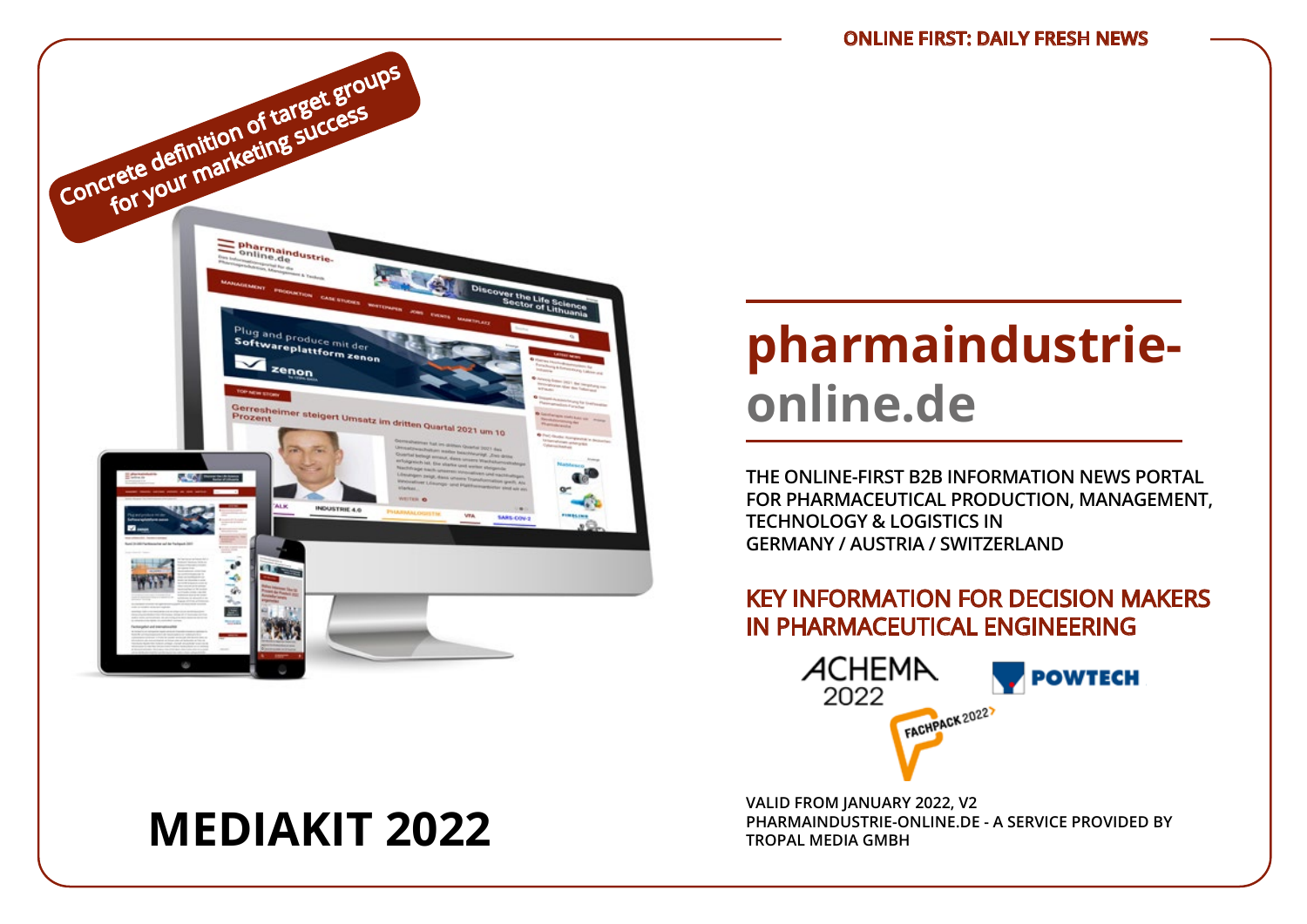**Your target group prefers digital B2B trade media.** Tropal Media is the online-first B2B publisher.

**… der 7,4 Mio. ... of the 7.4 million** 

**Entscheider**  80 **decision-makers use** 

**Professionellen professional** 

#### **Most important websites for professional work** vertreterninger instituten t websites for prof



### **Use of digital specialist media offerings** Nutzung digitaler Fachmedien-Angebote

**nutzung ließen Fachanden Specialist media** 

**B2B-Entscheides 2018**  $(Na)$ sis.  $474$  users)

1 7,1 Mio.

am Arbeitsplatz

zu Hause

(Basis: 502 Nutzer)

(Basis: 494 Nutzer)

**96%**



# Preferred channel for content

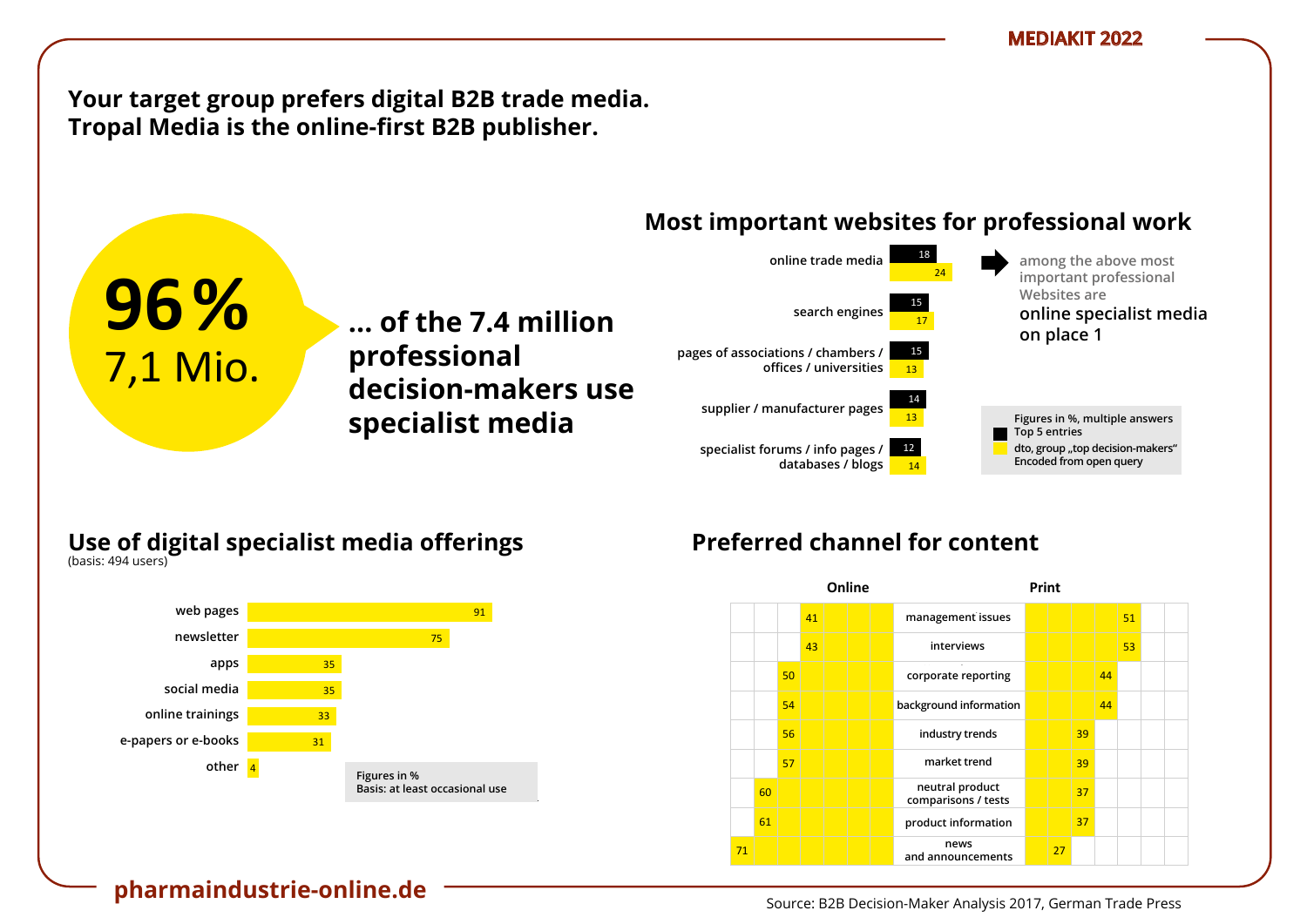# **Table of Contents**

| <b>PROFILE</b>    | page 4  |
|-------------------|---------|
| <b>THEMES</b>     | page 5  |
| <b>FORMATS</b>    | page 7  |
| <b>PRICES</b>     | page 11 |
| <b>JOB MARKET</b> | page 14 |
| <b>TECH SPECS</b> | page 15 |
| <b>CONTACT</b>    | page 16 |
| <b>PORTFOLIO</b>  | page 17 |
| T&Cs              | page 18 |

Tropal Media is a member of BVDW and Deutsche Fachpresse.



| <b>Publication:</b> | Online                                 |
|---------------------|----------------------------------------|
| Frequency:          | 24/7                                   |
| Coverage (monthly): | 14,587 users, 25,496 page impressions* |
| <b>Volume:</b>      | 10. volume 2022                        |
| <b>Publisher:</b>   | Tropal Media GmbH                      |
|                     | Mergenthalerallee 73-75                |
|                     | 65760 Eschborn                         |
|                     | Germany                                |
|                     | https://www.tropal-media.de            |

# **pharmaindustrie-online.de**  $\overbrace{ }$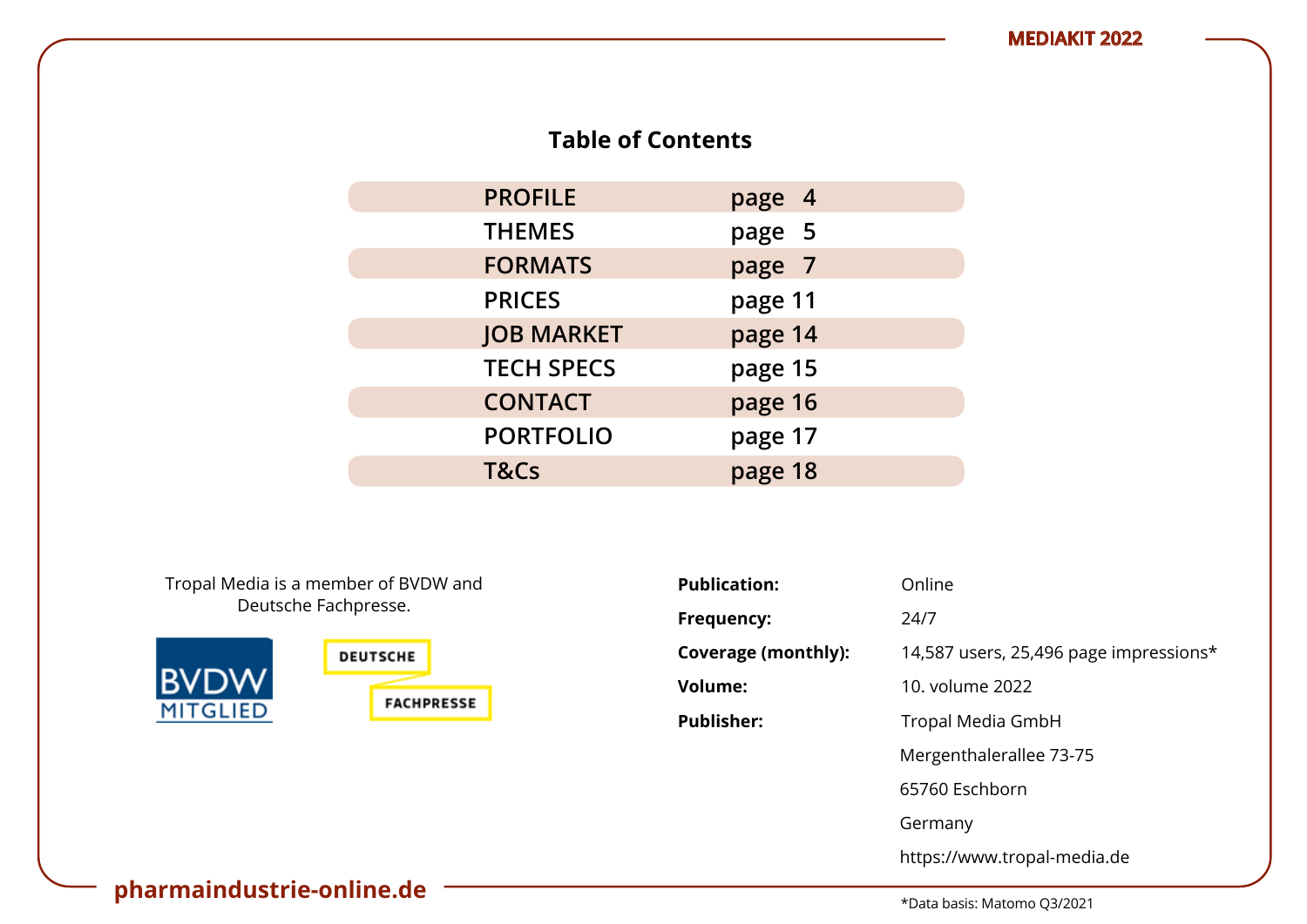# **Profile**

pharmaindustrie-online.de is the online-first B2B process technology news portal for pharmaceutical industry including pharmaceutical manufacturing and logistics. Since 2013, it offers the full range of all relevant topics for the industry. On a daily base, pharmaindustrieonline.de delivers without any delay:

- latest industry news
- product features & innovations
- exciting case studies & white papers
- trade shows and events.

The planned special themes and trade fair specials 2022 are:

- Achema
- Chemspec Europe
- Digitalization / IoT / Smart Factory
- Powtech
- Fachpack

The buyers guide "Marktplatz" and the interview format "Pharma Talk" completing the information offer on pharmaindustrie-online.de.

# **Target group & reader structure**

Our readers are the engineers, technicians and all those involved in the decision-making process for the investment and purchase of capital goods at the pharma production and pharmaceutical.

According to a pharmaindustrie-online.de survey from 2019, 2/3 of the target group prefers online industry portals as their main source of information in everyday professional life in terms of topicality.



## **Green Information**

Sustainability, environmental and resource protection are key for pharmaindustrie-online.de - not only in our news and reports - also in our daily business.

- Hosting of our website works climate-neutral in Germany.
- We pay compensation in CO2 reducing projects for all of our printed marketing materials.
- We travel with public transportation.
- We use green electricity.
- We are working closely to a paper-free office.

Saving resources such as paper is naturally for us as a provider of online platforms.

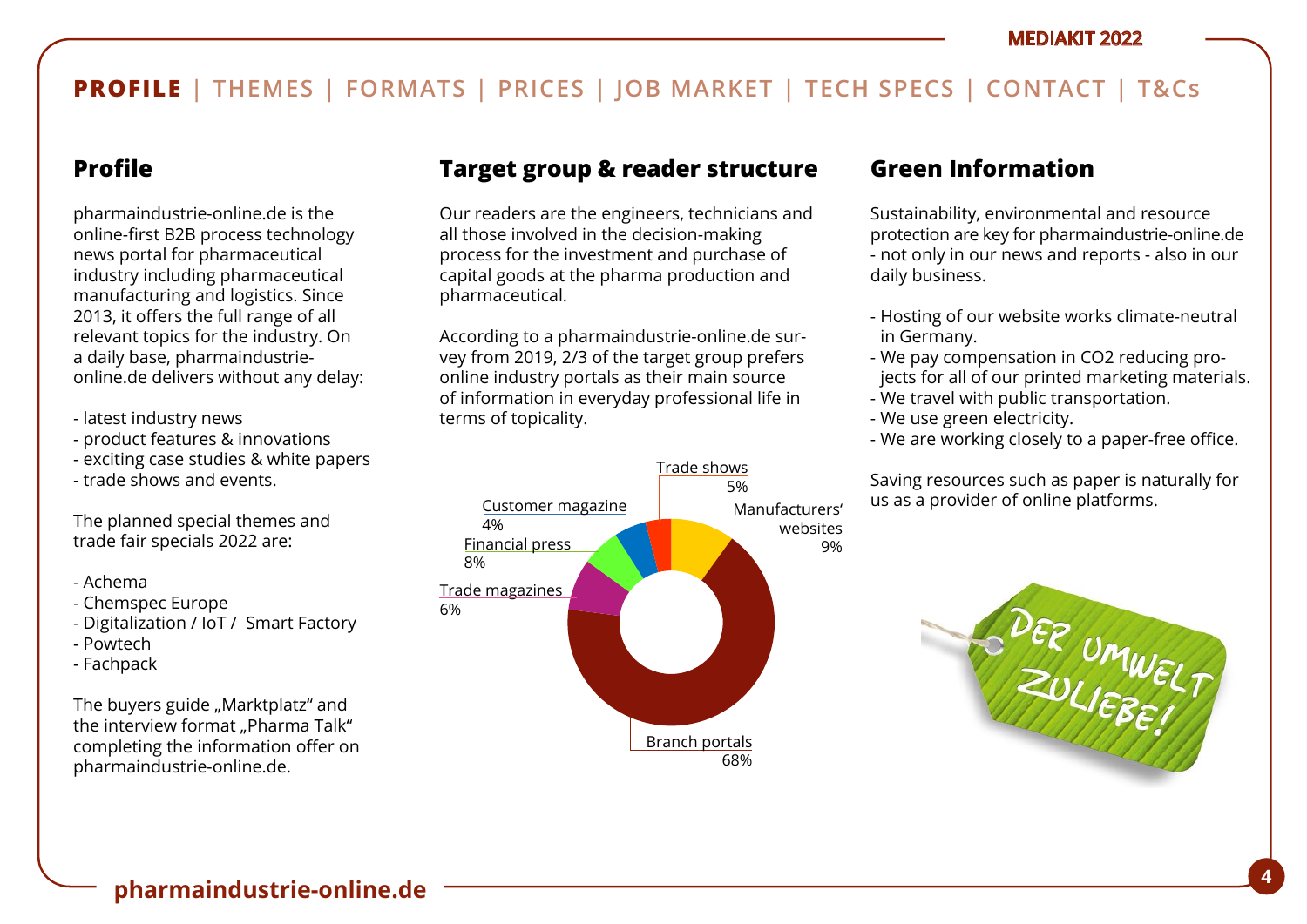# **PROFILE | THEMES | FORMATS | PRICES | JOB MARKET | TECH SPECS | CONTACT | T&Cs**

# **Themes & Dates**

|                                | <b>January</b> | <b>February</b> | <b>March</b>                                                    | <b>April</b> | <b>May</b>                                                    | <b>June</b>                                                |
|--------------------------------|----------------|-----------------|-----------------------------------------------------------------|--------------|---------------------------------------------------------------|------------------------------------------------------------|
|                                |                |                 | MSR-Spezialmesse<br>Rhein-Main, Frankfurt am Main<br>(23.03.22) |              | Lounges Cleanroom<br>Processes, Karlsruhe<br>$(17.-19.05.22)$ | Analytica,<br>Munich<br>$(21.-24.06.22)$                   |
|                                |                |                 | Maintenance,<br>Dortmund<br>$(30.-31.03.22)$                    |              | Hannover Messe,<br>Hannover<br>$(30.05.-02.06.22)$            | Pumps & Valves,<br>Dortmund<br>$(22.-23.06.22)$            |
| Trade shows /<br><b>Events</b> |                |                 |                                                                 |              | Chemspec Europe,<br>Cologne<br>$(31.05.-01.06.22)$            | Solids,<br>Dortmund<br>$(22.-23.06.22)$                    |
|                                |                |                 |                                                                 |              | Pharma Kongress,<br>Dusseldorf<br>$(31.05.-01.06.22)$         |                                                            |
|                                |                |                 |                                                                 |              | Logimat, Stuttgart<br>$(31.05.-02.06.22)$                     |                                                            |
| <b>Topic Specials*</b>         |                |                 |                                                                 |              | 09.05.-12.06.22<br><b>Chemspec Europe</b>                     |                                                            |
|                                |                |                 |                                                                 |              | 04.04.-27.11.22<br>Digitalization / IoT / Smart Factory       |                                                            |
| Topic newsletter*              |                |                 |                                                                 |              | Preview<br><b>Chemspec Europe</b><br>17.05.22                 | Digitalization / IoT /<br><b>Smart Factory</b><br>14.06.22 |
| <b>Newsletter</b>              | 17.01.22       | 15.02.22        | 08.03.22                                                        | 25.04.22     |                                                               |                                                            |
|                                |                |                 |                                                                 |              | Chemspec<br>europe                                            |                                                            |
|                                |                |                 |                                                                 |              | Logil                                                         |                                                            |

**5**<br>**\*** in case of trade fair cancellations, we guarantee the appropriate thematic environment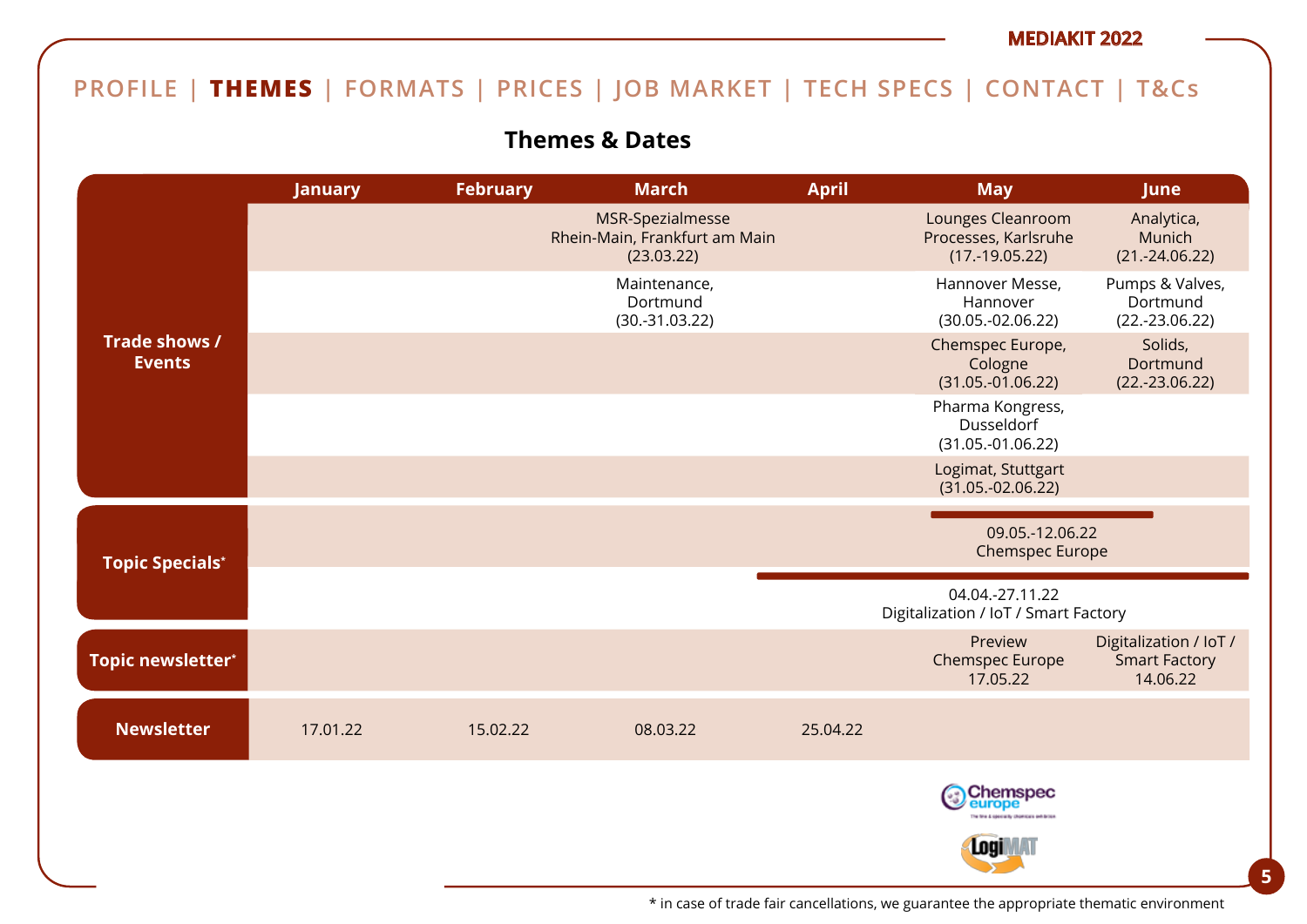# **PROFILE | THEMES | FORMATS | PRICES | JOB MARKET | TECH SPECS | CONTACT | T&Cs**

**Themes & Dates**

|                                      | Juli                      | <b>August</b>                                    | <b>September</b>                                        | <b>Oktober</b>                                       | <b>November</b>                                                         | <b>Dezember</b> |
|--------------------------------------|---------------------------|--------------------------------------------------|---------------------------------------------------------|------------------------------------------------------|-------------------------------------------------------------------------|-----------------|
| Messen /                             |                           | Achema,<br>Frankfurt am Main<br>$(22.-26.08.22)$ | MSR-Spezialmesse<br>Rheinland, Leverkusen<br>(14.09.22) | Parts-2-Clean,<br>Stuttgart<br>$(11.-13.10.22)$      | <b>SPS Smart Production</b><br>Solutions, Nuremberg<br>$(08.-10.11.22)$ |                 |
| Veranstaltungen                      |                           |                                                  | Fachpack,<br>Nuremberg<br>$(27.-29.09.22)$              | MSR-Spezialmesse<br>Rhein-Ruhr, Bochum<br>(26.10.22) | Namur Hauptsitzung,<br><b>Neuss</b><br>$(10.-11.11.22)$                 |                 |
|                                      |                           |                                                  | Powtech,<br>Nuremberg<br>$(27.-29.09.22)$               |                                                      |                                                                         |                 |
|                                      | 04.07.-31.08.22<br>Achema |                                                  | 05.09.-09.10.22<br>Powtech                              |                                                      |                                                                         |                 |
| <b>Themen-Specials*</b>              |                           |                                                  | 05.09.-09.10.22<br>Fachpack                             |                                                      |                                                                         |                 |
|                                      |                           |                                                  | 04.04.-27.11.22<br>Digitalization / IoT / Smart Factory |                                                      |                                                                         |                 |
|                                      |                           | Preview Achema<br>09.08.22 & 16.08.22            | <b>Preview Powtech</b><br>12.09.22                      |                                                      | Digitalization / IoT /<br><b>Smart Factory</b><br>15.11.2022            |                 |
| Themennewsletter*                    |                           |                                                  | Preview Fachpack<br>19.09.22                            |                                                      |                                                                         |                 |
| <b>Newsletter</b>                    | 12.07.22                  |                                                  |                                                         | 18.10.22                                             |                                                                         | 13.12.22        |
|                                      |                           | ACHEMA<br>2022                                   | FACHPACK 2022)                                          |                                                      | sps<br>smart production solutions                                       |                 |
| POWTECH<br>pharmaindustrie-online.de |                           |                                                  |                                                         |                                                      |                                                                         |                 |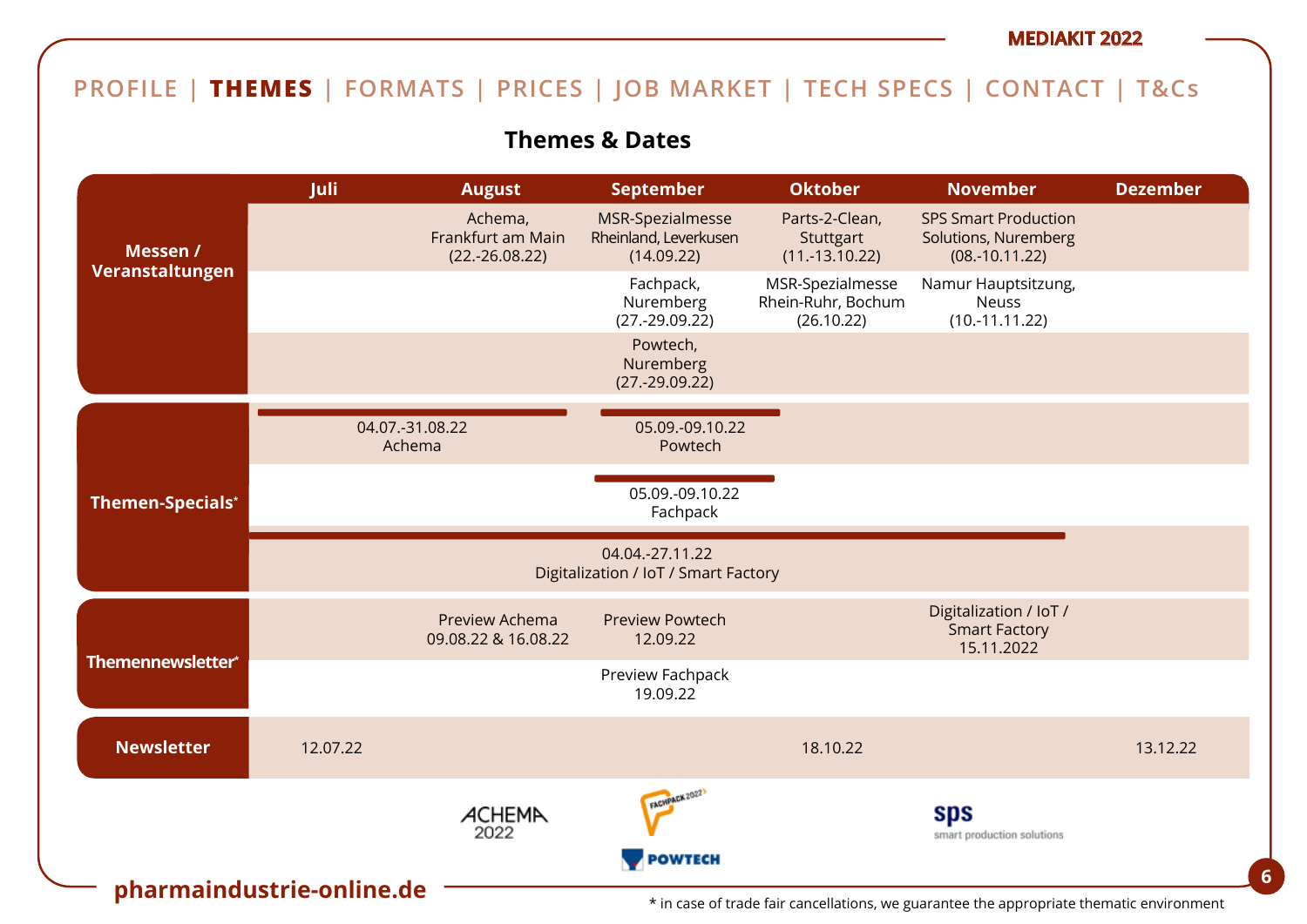# **PROFILE | THEMES | FORMATS | PRICES | JOB MARKET | TECH SPECS | CONTACT | T&Cs**



# Homepage Desktop **Portal: Display-Formats** Subpage Desktop

Superbanner 728x90 pixel or Fullbanner 468x60 pixel  $1 A$ 



Superbanner 728x90 pixel or Fullbanner 468x60 pixel



Billboard Banner 845x250 pixel Mobile: Fullbanner 468x60 pixel

Wide Skyscraper 160x600 pixel or Standard Skyscraper 120x600 pixel Mobile: Fullbanner 468x60 pixel **3**

Medium Rectangle 300x250 pixel **4**

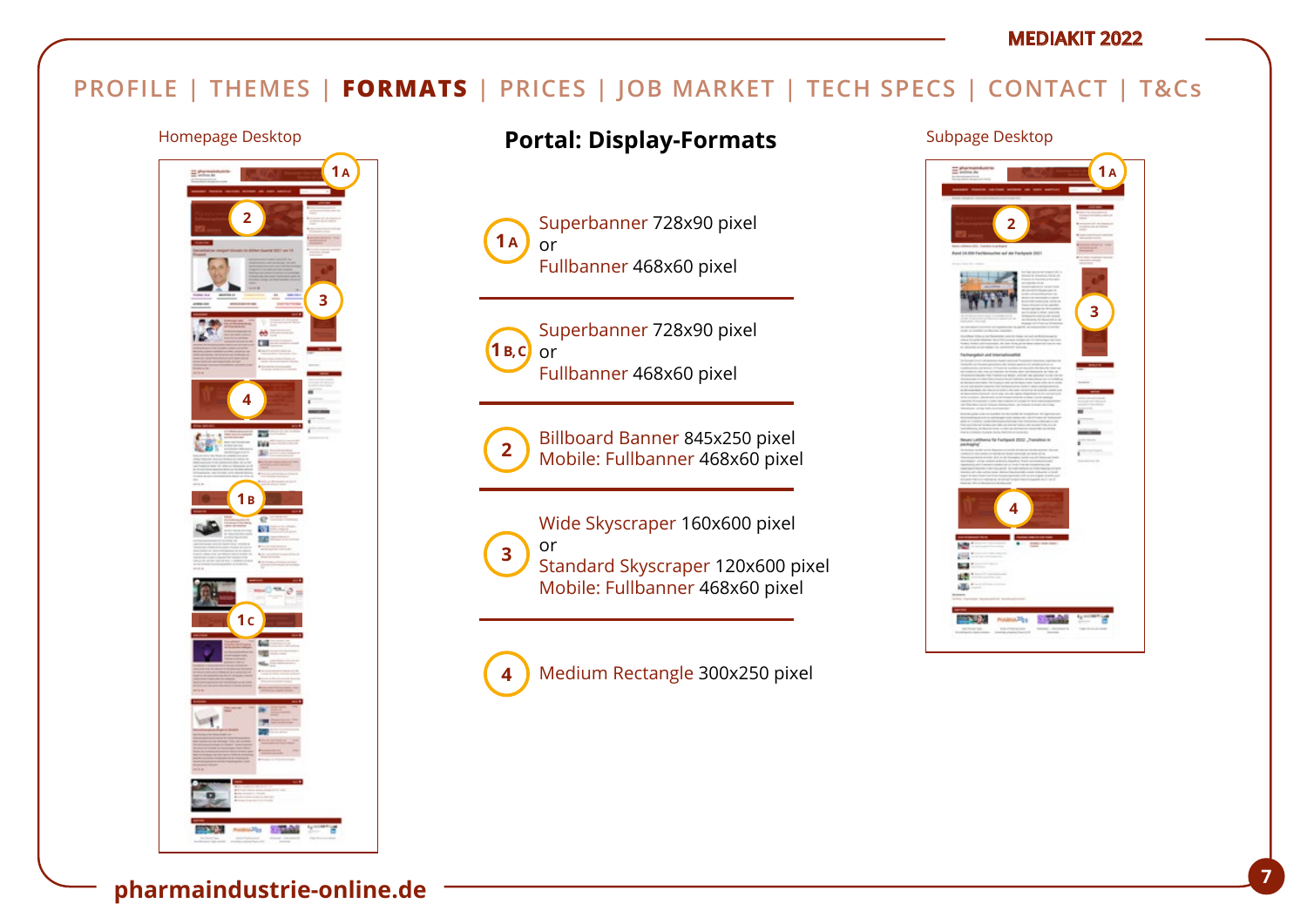# **PROFILE | THEMES | FORMATS | PRICES | JOB MARKET | TECH SPECS | CONTACT | T&Cs**

Top Story

links

**6**

**7**

**9**

**10**

**8**

links

Surf tips

Video / Webcast



# Homepage Desktop **Portal: Content- and Special-Formats** Subpage Desktop

Text, pictures, video integration,

Text, pictures, video integration,

Product/Topic Advertorial

Premium company entry

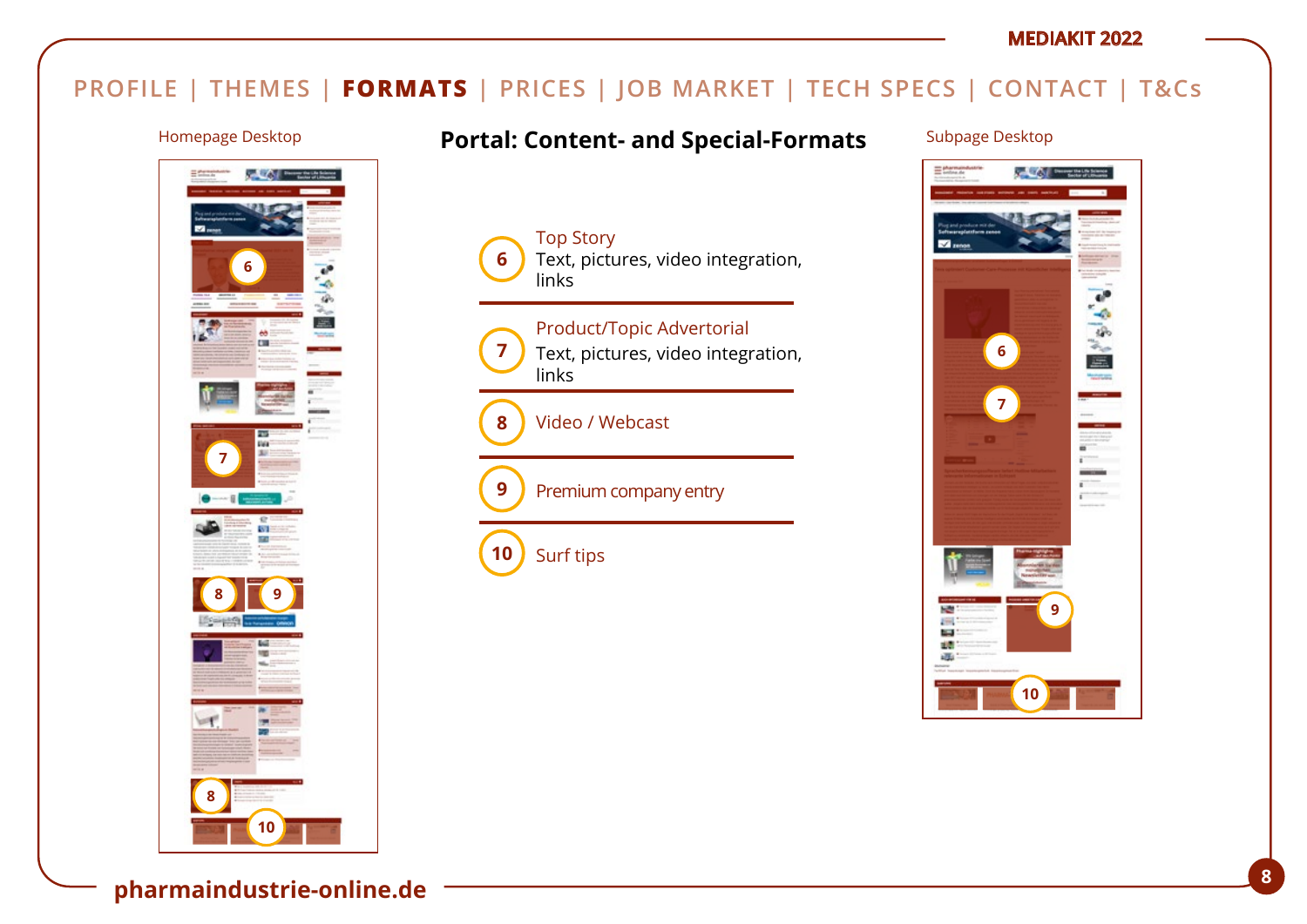# **PROFILE | THEMES | FORMATS | PRICES | JOB MARKET | TECH SPECS | CONTACT | T&Cs**



# **4 3 1**

# **Newsletter: Display- and Content-Formats**

Fullbanner 468x60 pixel or Billboard Banner 600x200 pixel **1**

### Top-Advertorial



**3**

Appears in the newsletter as one one of the first advertorials between high-quality editorial environment Picture, headline, teaser text, link to landing page

### Product/Topic advertorial

Picture, headline, teaser text, link to the website advertorial

Surf tips **4**

### **Newsletter readers**

Executives, engineers, technicians as well as all other decisionmakers for purchasing of investment goods at the pharma production and pharmaceutical.

### **Newsletter subscribers**

Recipients: 4,296 (Status: October, 2021)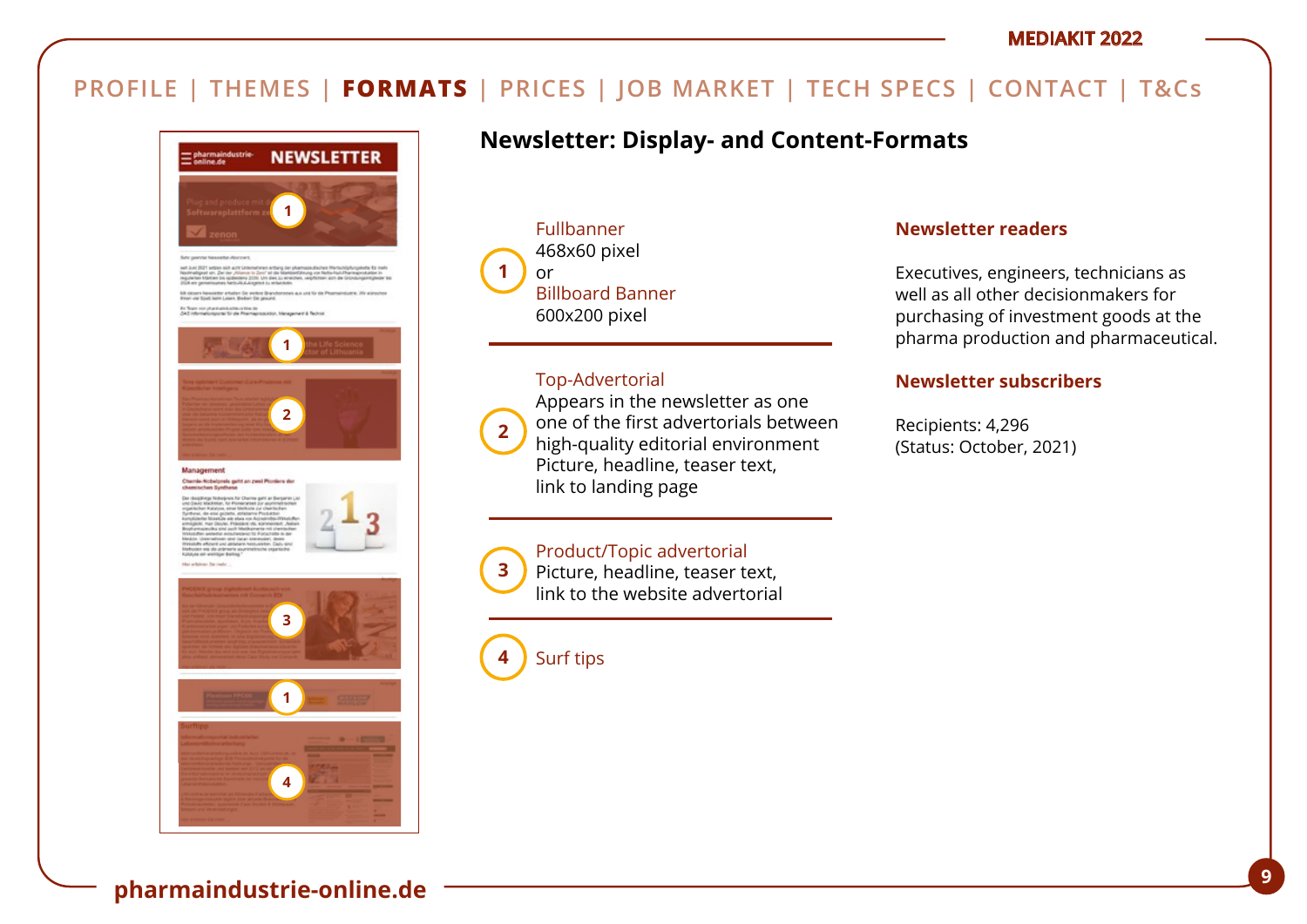# **Content and special advertising formats in detail**

### **Product advertorial**

Appears on the homepage as an article in the product category or in a booked special.

- Up to four images possible
- With a link to their company website
- Article stays on the homepage for the booked period of time, of which there is a longer time in the first three items of the news category
- Additional information can be stored for download in PDF format

### **Topic advertorials**

Appears on the homepage as an article in the category management, events or case studies

- Up to four images possible
- With a link to their company website
- article stays on the homepage for the booked period of time, of which there is a longer time in the first three items of the news category
- Additional information can be stored for download in PDF format

### **Surf tip**

Present your online shop, new website or a special online campaign cost-effective in the surf tip category.

### **Market place premium company entries**

Premium entries are in first position in the market place, appear on the homepage and in contributions in a subject-relevant context. They are presented in a more clearly prominent way than basic entries. Also included are:

- Your company logo
- Company profile (approx. 1,000 characters)
- URL of the company website / fax number
- Up to ten search engine-relevant keywords
- Entry is in multiple categories (if not available, content will be expanded after considaration)

### **Whitepaper**

With a whitepaper you can demonstrate the innovative power and solution skills of your business.

Your whitepaper appears immediately on the homepage and is linked directly to your website or a corresponding file. The booking period of time is for three or six months.

### **Webcast**

Webcasts are a reliable source of information for engineers and technicians and offer help in decision-making. This presents your business and your products as video stream or on-demand movie.

### **Microsite**

A microsite on pharmaindustrie-online.de is an independent marketing site for your strategic advertising. Your target subject and your messages are presented professionally and illuminated from various perspectives on the microsite.

Your website is linked to directly from the microsite. Get in touch with us if you are interested in this attractive online advertising opportunity. We would be happy to assist you with the design. We provide you with a comprehensive communication package.

### **Top advertorial**

- Appears in the newsletter as one of the first advertorials between high-quality editorial environment
- Includes preview picture/image, teaser text, link
- Direct link from newsletter to your landing page

### **Product/topic advertorial**

- Appears in the newsletter for the booked subject
- Contains preview image and teaser text with link to article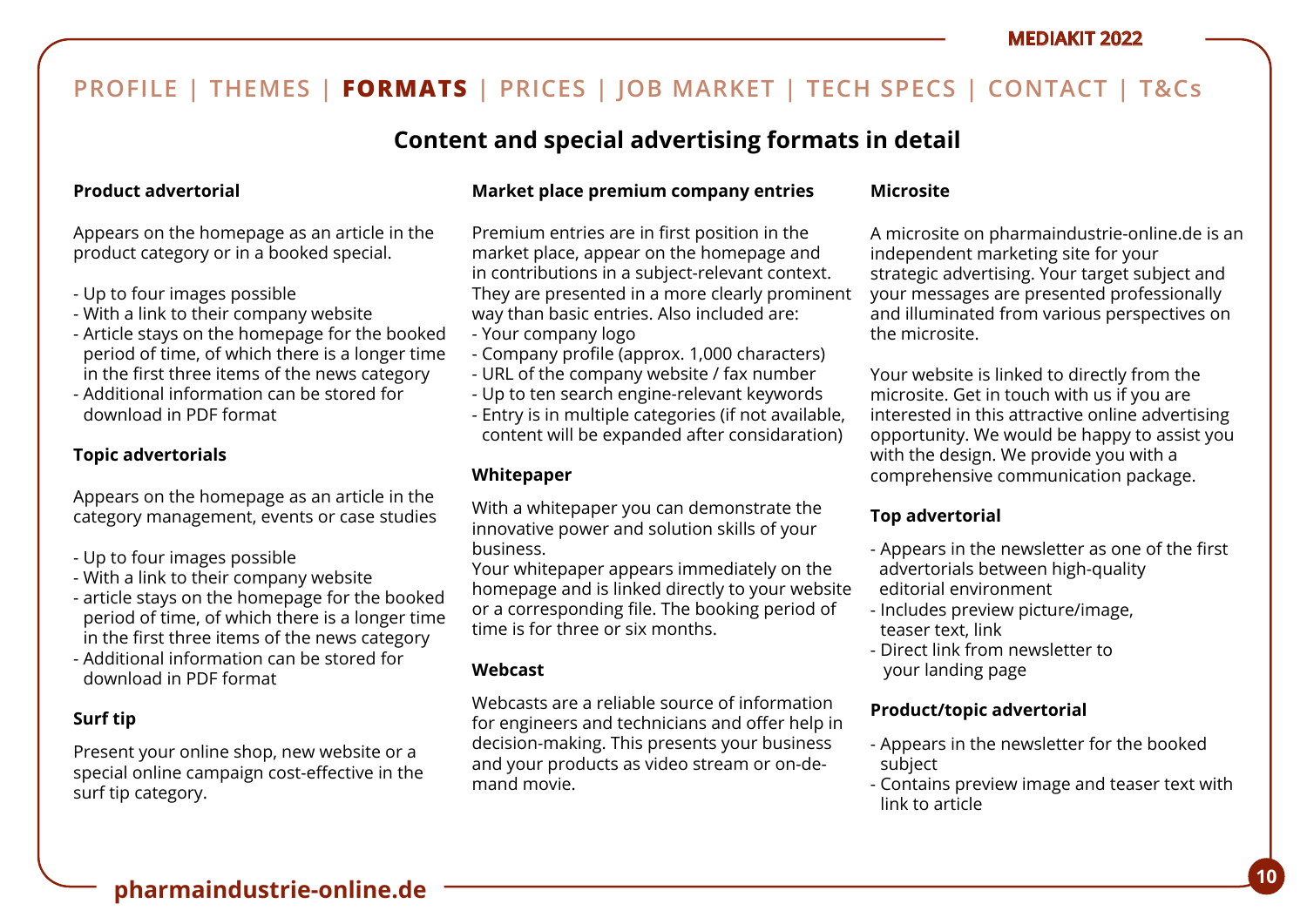# **PROFILE | THEMES | FORMATS | PRICES | JOB MARKET | TECH SPECS | CONTACT | T&Cs**

### **Banner portal**

|                      | <b>FORMATS</b> | <b>PRICES</b> | <b>RUNTIME</b> | <b>PLACEMENT</b> |
|----------------------|----------------|---------------|----------------|------------------|
| Billboard Banner*    | 845x250 pixel  | € 3,100       | 1 month        | <b>RoS</b>       |
| Super Banner (A)     | 728x 90 pixel  | € 1,090       | 1 month        | <b>RoS</b>       |
| Super Banner (B,C)   | 728x 90 pixel  | € 845         | 1 month        | Homepage         |
| Fullbanner (A)       | 468x 60 pixel  | € 790         | 1 month        | <b>RoS</b>       |
| Fullbanner (B,C)     | 468x 60 pixel  | € 560         | 1 month        | Homepage         |
| Standard Skyscraper* | 120x600 pixel  | € 1,200       | 1 month        | <b>RoS</b>       |
| Wide Skyscraper*     | 160x600 pixel  | € 1,590       | 1 month        | <b>RoS</b>       |
| Medium Rectangle     | 300x250 pixel  | € 1,240       | 1 month        | <b>RoS</b>       |

All banners are run of site (RoS), rotating (max. 3 additional banners)

\* on mobile devices, an alternative fullbanner will be displayed

# **Additional Advertising Formats Website**

| <b>Top Story</b>          |                                                            | € 1,200 | 1 week    |  |
|---------------------------|------------------------------------------------------------|---------|-----------|--|
|                           |                                                            | € 2,300 | 2 weeks   |  |
|                           |                                                            | €4,400  | 4 weeks   |  |
| Product/Topic advertorial |                                                            | € 890   | 3 weeks   |  |
| Video/Webcast             | 300x250 pixel                                              | € 990   | 1 month   |  |
| Surf tip                  |                                                            | € 320   | 1 month   |  |
|                           | Whitepaper - promotion package (newsletter & social media) | € 600   | 3 months  |  |
| Premium company entry     |                                                            | € 750   | 12 months |  |
| Microsite                 |                                                            | € 3,760 | 3 months  |  |
|                           |                                                            | € 6,500 | 6 months  |  |



# **Banners & Additional Advertising Formats Newsletter**

| Fullbanner                                                                           | 468x 60 pixel | € 720   |
|--------------------------------------------------------------------------------------|---------------|---------|
| <b>Billboard Banner</b>                                                              | 600x200 pixel | € 1,850 |
| Top-Advertorial                                                                      |               | € 850   |
| Product/Topic advertorial (in combination with website advertorial) $\epsilon$ 1,490 |               |         |
| Surf tip                                                                             |               | € 295   |
| Stand-Alone-Newsletter                                                               |               | € 2,750 |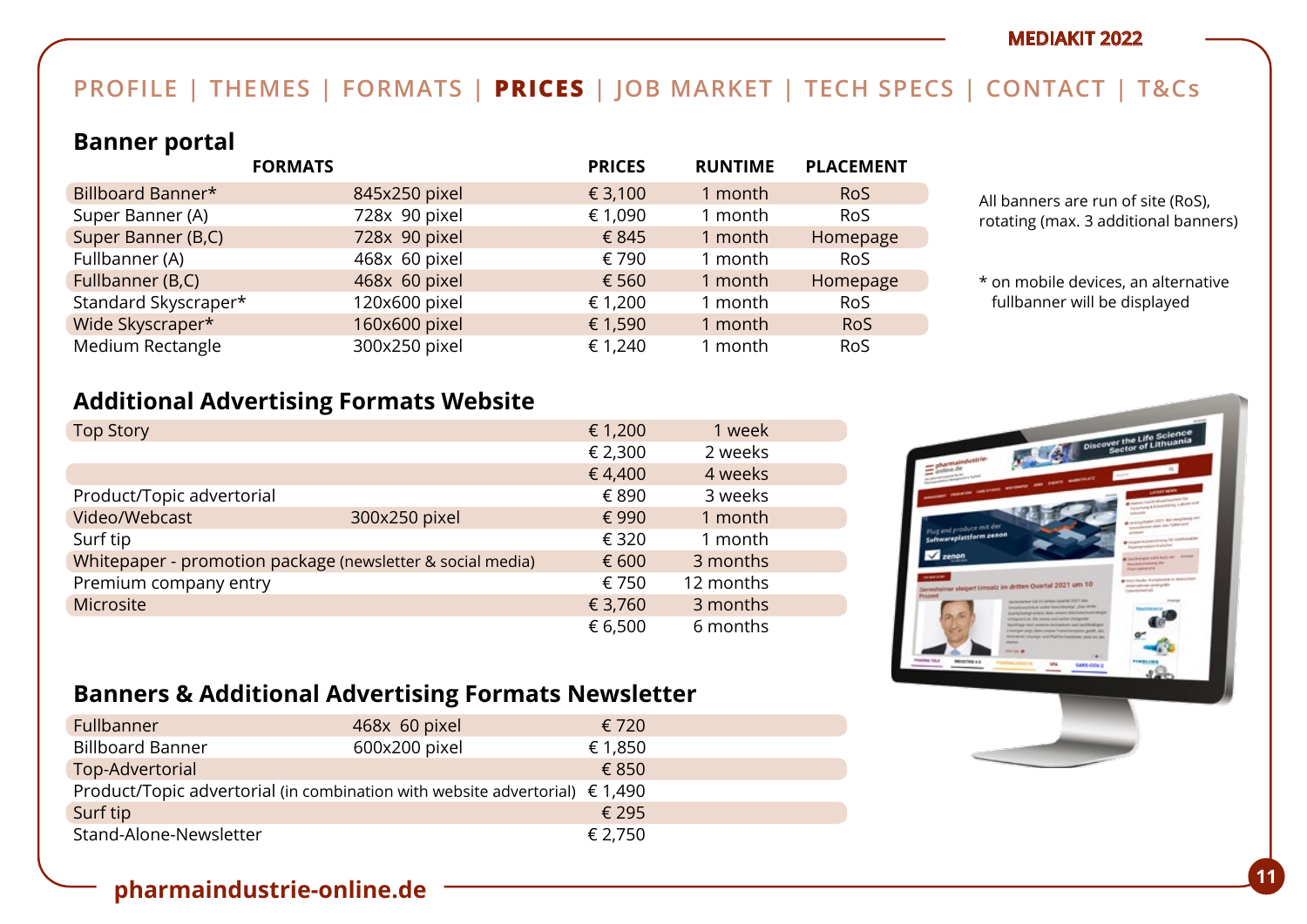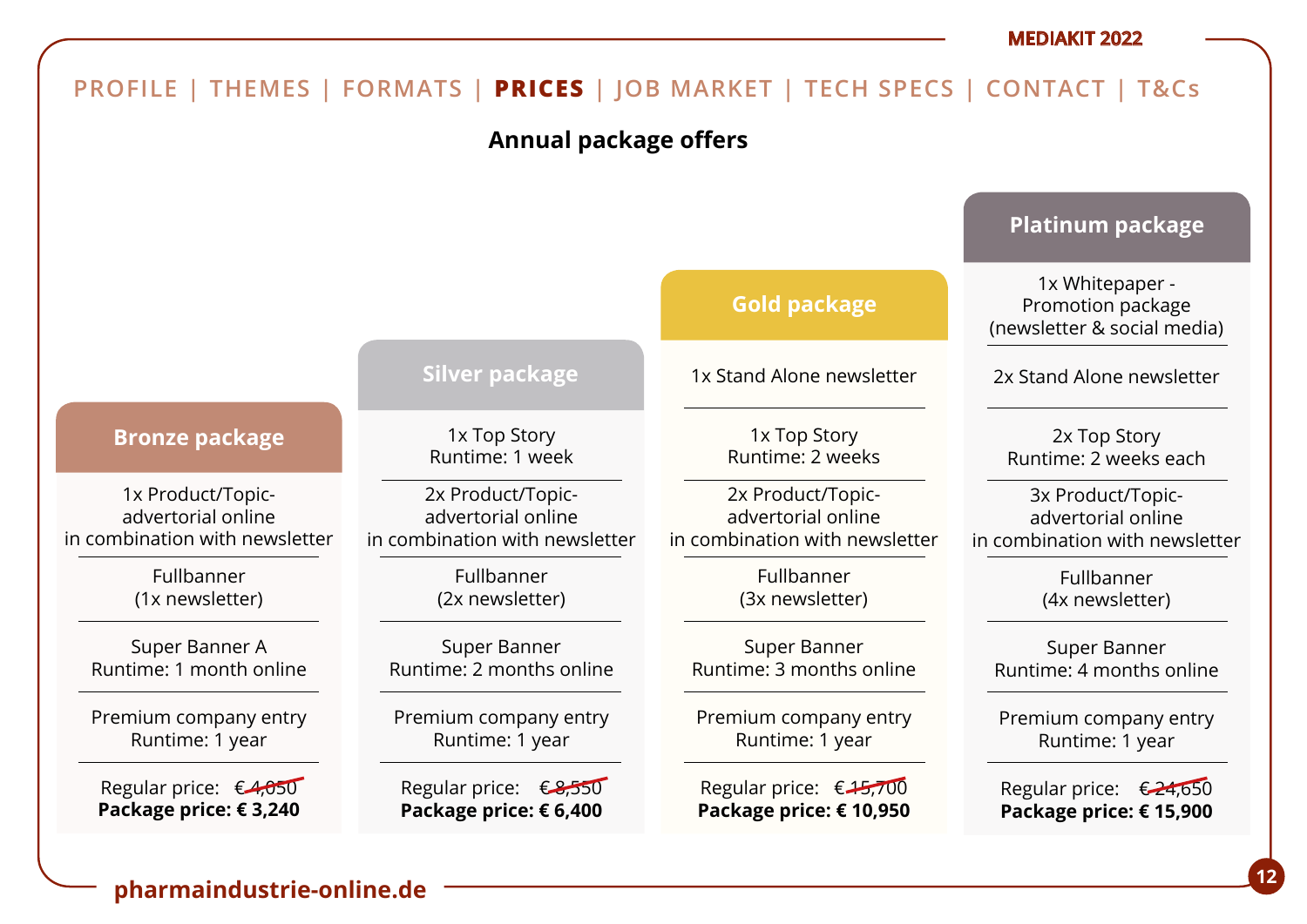#### **Campaign and trade fair promotion offers** 2022 trade fairs that oblige pharmaindustrie-online.de\* offers you special media packages for your trade fair and product campaigns 1x Top Story Runtime: 1 week Fullbanner (1x Newsletter) Super Banner Runtime: 2 months online 1x Product/Topicadvertorial online in combination with newsletter Regular price: €5,590 **Package price: € 4,400 Basic package** 1x Stand Alone newsletter 1x Topstory Runtime: 2 weeks Fullbanner (1x Newsletter) Medium Rectangle - Online Runtime: 2 months online 1x Product/Topicadvertorial online in combination with newsletter Regular price: <del>€9,740</del> **Package price: € 7,300 Komfort package** 1x Stand Alone newsletter 1x Topstory Runtime: 4 weeks Billboard Banner (1x Newsletter) Billboard Banner- Online Runtime: 2 months online 1x Product/Topicadvertorial online in combination with newsletter Regular price: € 16,690 **Package price: € 11,600 Premium package PROFILE | THEMES | FORMATS | PRICES | JOB MARKET | TECH SPECS | CONTACT | T&Cs**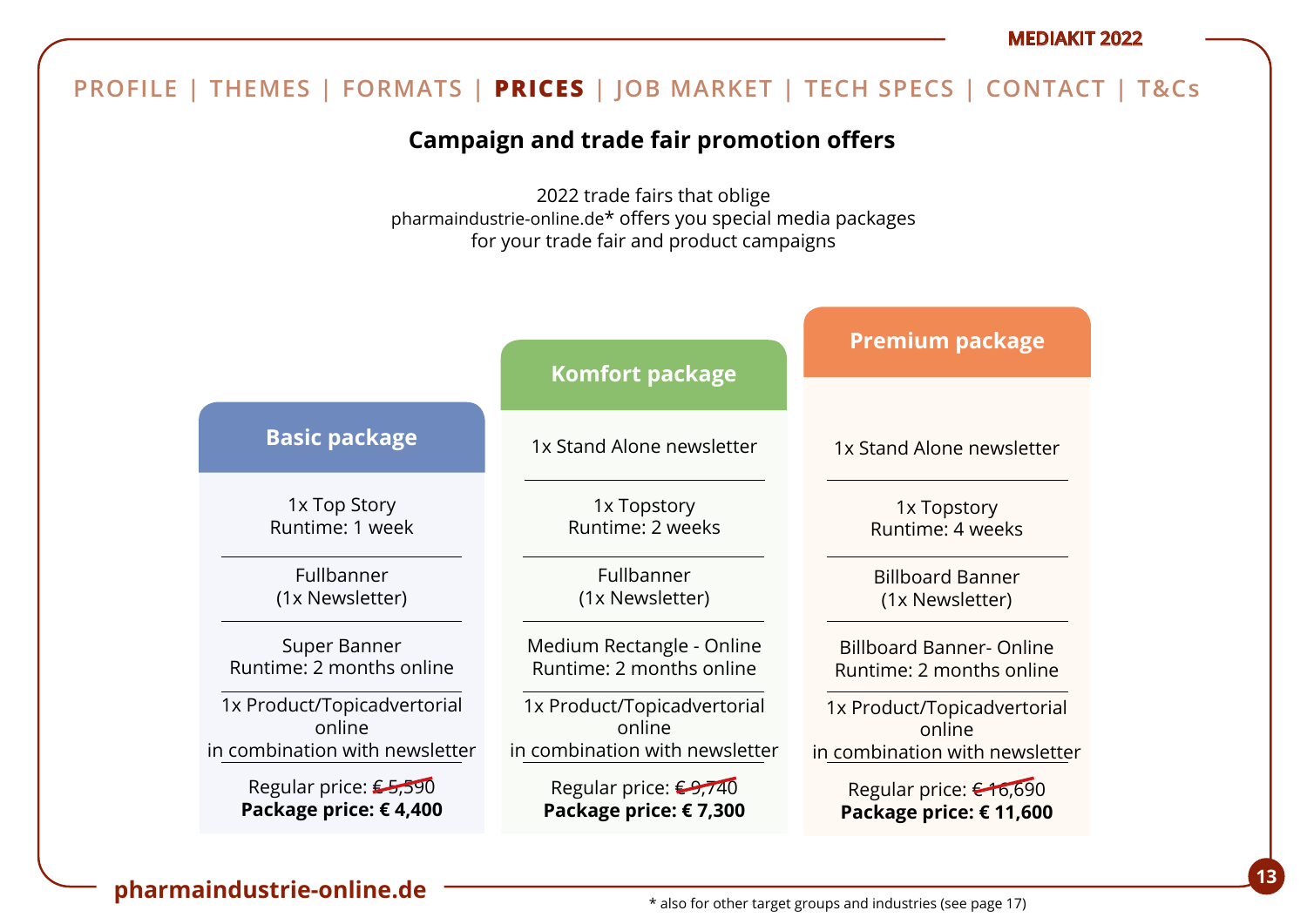

Users and engineers are searching on a daily base for challenging and interesting job opportunities on pharmaindustrie-online.de job market. Our recommendation: Use it for recruiting - together we will find your suitable candidate for your vacancy:

### **Basic Top Job**

1 job advertisment on pharmaindustrie-online.de (constantly on top and above the hit list) for 1 month, price: € 535

### **Premium Top Job**

1 job advertisment on pharmaindustrie-online.de (constantly on top and above the hit list) + social media promotion for your job ad for 1 month, price: € 650

### **Premium Plus Top Job**

1 job advertisment on pharmaindustrie-online.de + social media promotion for your job ad + pharmaindustrie-online.de-newsletter promotion for your job ad for 1 month, price: € 775 (constantly on top and above the hit list)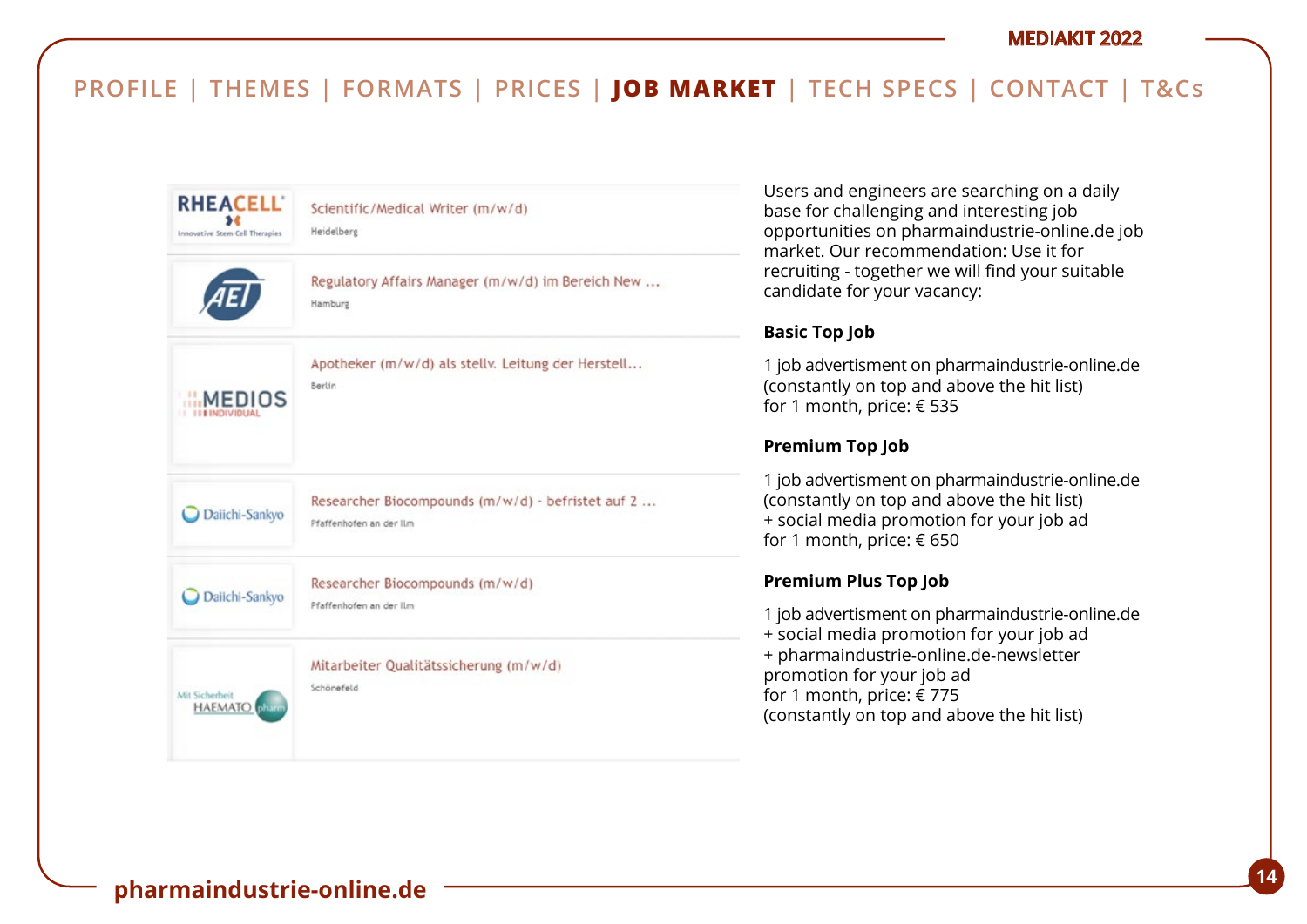# **Technical Data / Conditions**

Delivery address:

• Please send the advertising material to: werbemittel@tropal-media.de

Delivery time:

- Five working days before campaign start
- Delays due to late deliveries are not to be borne by us

Meta-information on delivery:

- Customer and campaign name
- Booking period
- Occupied site and placement
- Ad format and click URL
- Contact person for questions
- Alt text (optional)

JavaScript or html5 banner:

• The target URL must be included in the code. Due to the current BGH Cookie-Policy no hidden cookies.

File Formats Portal:

• GIF, JPG, PNG max. 45 KB\*

• HTML

Third-Party Banner integration via Java-Script can usually not be played back responsively will be. For the mobile playout, therefore, a additional banner (full banner 468x60 pixels) as jpg, gif or png necessary.

File formats Newsletter:

- GIF (not animated),
- JPG, PNG max. 45 KB\*
- Links without redirect
- \* The kb details given for each advertising medium are maximum sizes and are the total sum of all data defining the advertising medium.

Terms of payment:

30 days net, without discount. Further details can be found in the T&Cs on page 18.

Bank account details: Tropal Media GmbH Commerzbank IBAN: DE86 5004 0000 0276 6491 00 SWIFT Code: COBADEFFXXX

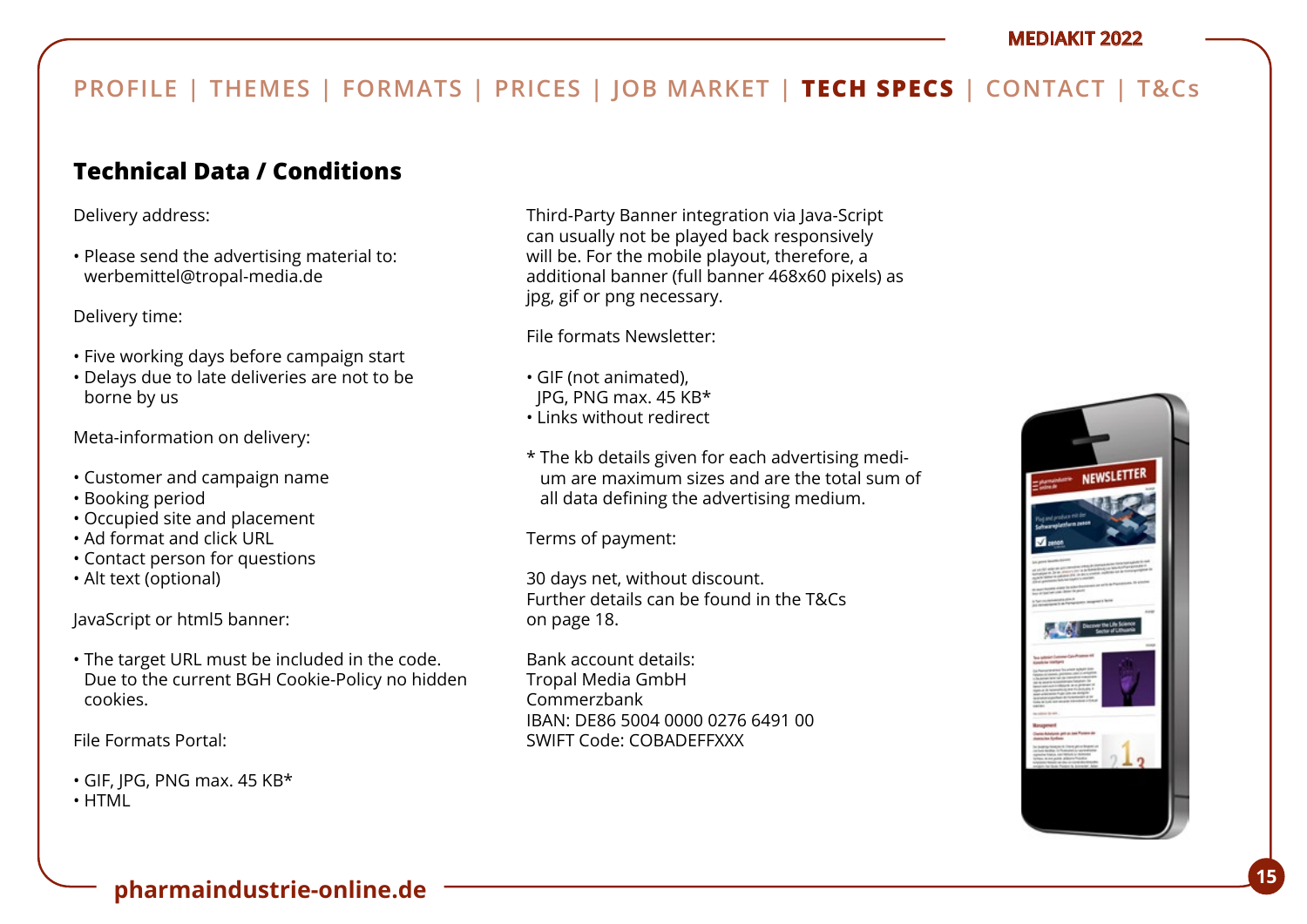# **PROFILE | THEMES | FORMATS | PRICES | JOB MARKET | TECH SPECS | CONTACT | T&Cs**

**Ronny Schumann**  Publishing Director Digital Media

Phone: +49 6196 / 77 97-202 Mobile: +49 151 / 11 64 51 31 Email: ronny.schumann@tropal-media.de



**Susanne Woggon**  Chief Editor Digital Media

Phone: +49 6196 / 77 97-201 Mobile: +49 177 / 78 72 436 Email: susanne.woggon@tropal-media.de



**Patricia Winck** Administrative Assistence

Phone: +49 6196 / 77 97-200 Email: patricia.winck@tropal-media.de



**Roland Thomé** Senior Key Account Manager

Phone: +49 6227 / 85 97 893 Mobile: +49 175 / 41 37 567 Email: roland.thome@tropal-media.de



**Camilla Oberschelp** Editorial Assistant Phone: +49 6196 / 77 97-200 Email: camilla.oberschelp@tropal-media.de



**Hülya Akgün**  Design & Layout Email: design@tropal-media.de

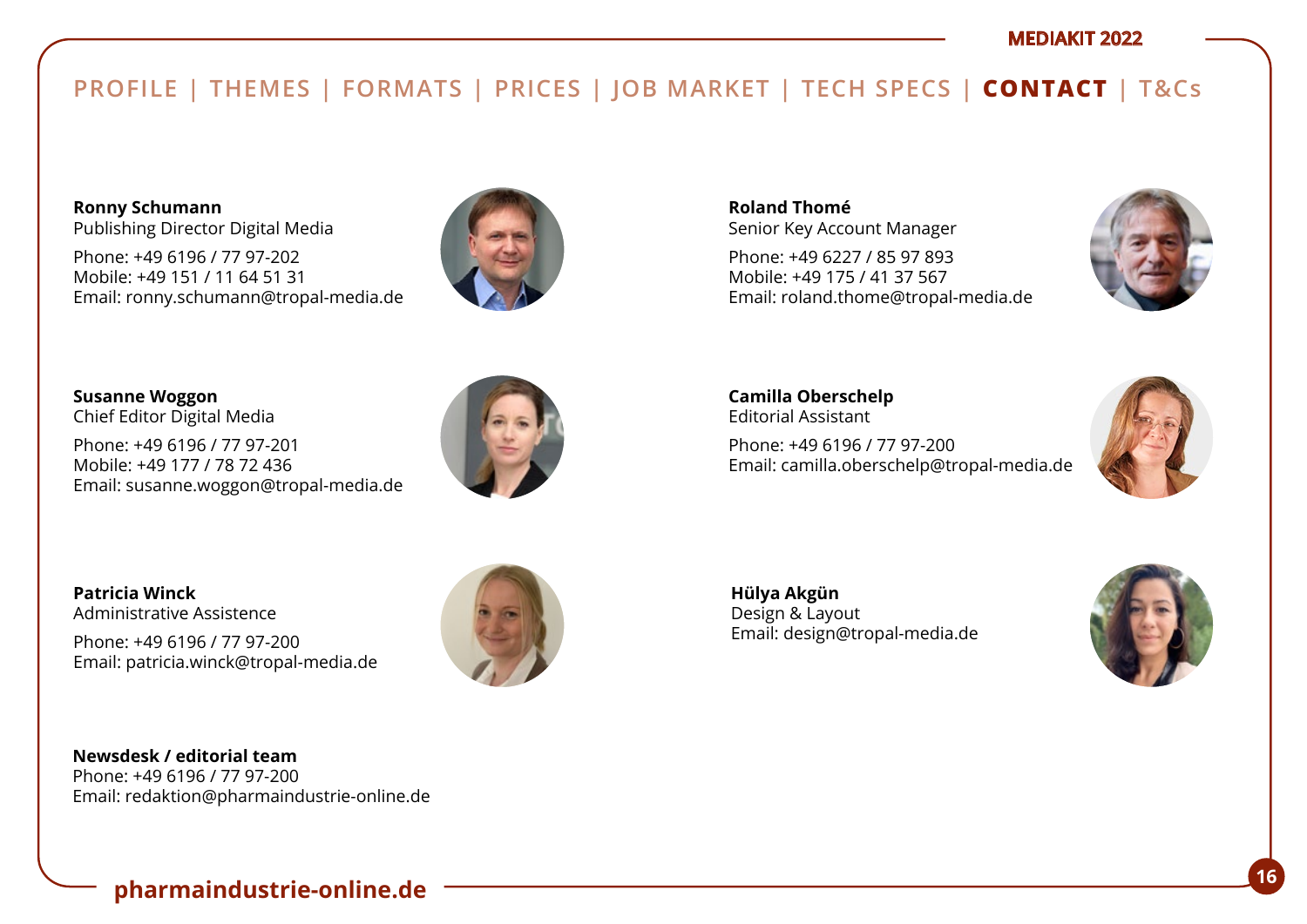# **Tropal Media is the online-first B2B specialist publisher. Our portfolio for your success in communication:**



#### **Food & Beverage Production**

lebensmittelverarbeitungonline.de (short LMV-online.de) is the online-first information portal for the food & beverage production.



### **Chemical Industry**

chemieproduktion-online.de is the online-first information portal for the whole world of chemical industry with focus on chemical production and logistics.

kunststoffindustrie-online.de is the online-first information portal for the plastics industry with focus on production and processing of plastics and rubber.

**Plastics Industry**



### **Electrical Engineering Automation Digitalisation**

elektro-automatisierung-digital.de (short EAD-portal.de) is the online-first information portal for electrical engineering, automation and digitalization in industrial production.



#### **Global Production**

industrial-productionworldwide.com is the Englishspeaking online-first information portal for the international production and serves the entire thematic range of the industrial production.

Find out more: **www.LMV-online.de** Find out more: **www.chemieproduktiononline.de**

Find out more: **www.kunststoffindustrieonline.de**

Find out more: **www.EAD-portal.de**

Find out more: **www.industrial-productionworldwide.com**